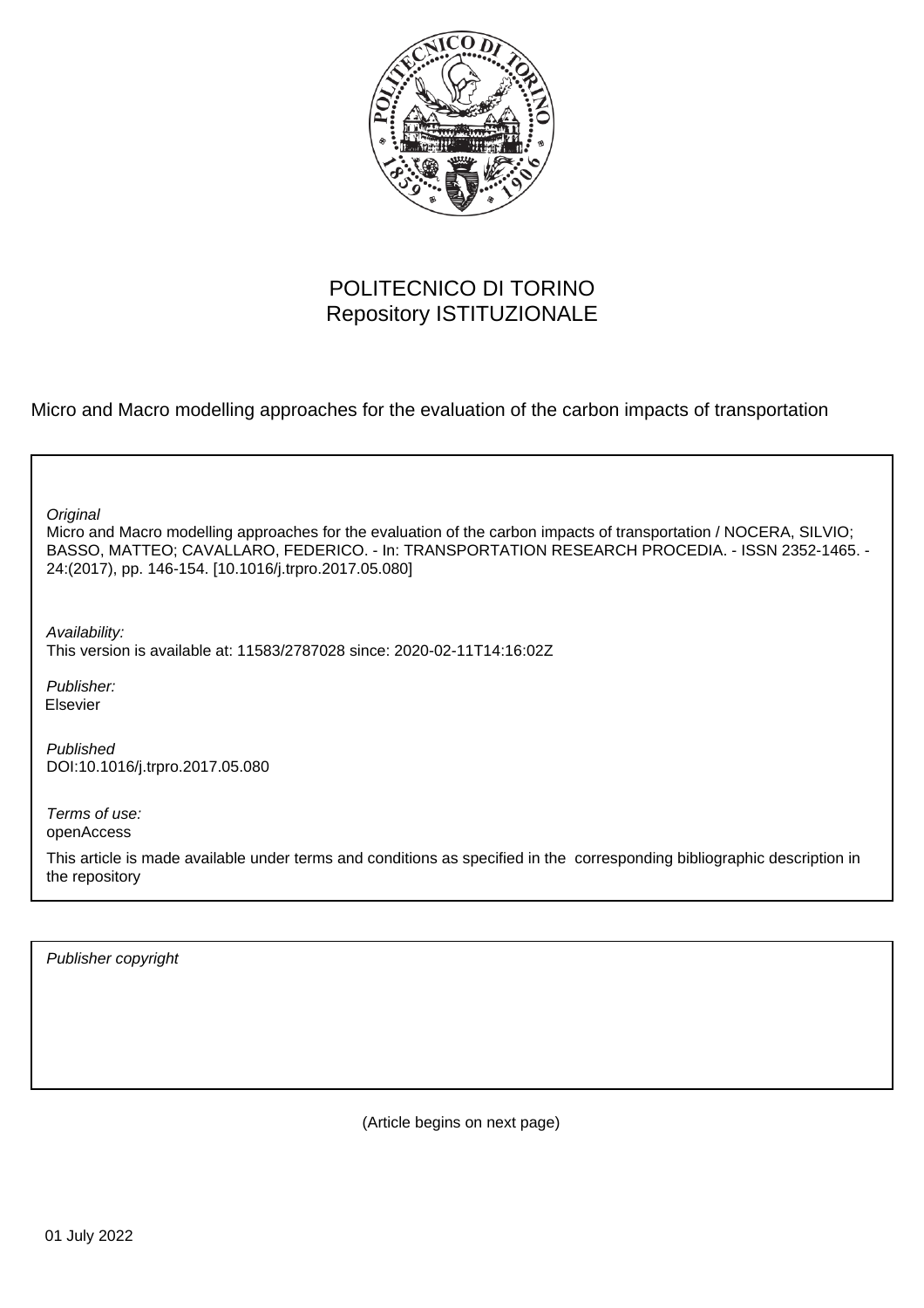

Available online at www.sciencedirect.com



Transportation Research Procedia 24C (2017) 146–154



3rd Conference on Sustainable Urban Mobility, 3rd CSUM 2016, 26 – 27 May 2016, Volos, Greece

# Micro and Macro modelling approaches for the evaluation of the Micro and Macro modelling approaches for the evaluation of the carbon impacts of transportation carbon impacts of transportation

Silvio Nocera<sup>a\*</sup>, Matteo Basso<sup>a</sup>, Federico Cavallaro<sup>a,b</sup>

<sup>a</sup> IUAV University of Venice – Department of Architecture and Arts, Dorsoduro 2206, I-30123 Venice, Italy<br><sup>b</sup> EURAC Research - Institute for Regional Development and Location Management, Viale Druso 1, I-39100, Bolzano/B

## **Abstract Abstract**

To quantify CO<sub>2</sub> emissions from road transport, literature suggests the adoption of several alternative methods, based on transport modelling and carbon modules. Some of these methods are labelled as a micro approach and others as a macro approach. Their distinction is made according to the temporal and spatial horizons, the aim of the study and the degree of accuracy required. This paper presents these methods and discusses their appropriateness, whereby special focus is laid on the potential of the micro approach on ICT, based on a literature review of several European projects. We conclude that the adoption of the micro approach, is quite promising – mostly at the urban level, despite the computational efforts required and the technical difficulties to model driver behaviors. Thus, further research is required to overcome the numerous sources of scientific uncertainties.

© 2017 The Authors. Published by Elsevier B.V. © 2017 The Authors. Fuoristica by Elsevier B.V.<br>Peer-review under responsibility of the organizing committee of the 3rd CSUM 2016.

Keywords: transportation; CO<sub>2</sub> emissions; micro modelling; macro modelling; ICT.

Corresponding author: Tel. +39 041 257 1370. E-mail address. nocera@iuav.it

### **1. Introduction 1. Introduction**

Europe is particularly sensitive to environmental issues, not only limiting its commitment to GHG reduction fixed at the international level but also elaborating its own continental strategy. The program "20-20-20" (EU, 2012) imposes a decrease of emissions by 20% by 2020. It has been integrated with the "2030 initiative", which aims at reducing the GHG production by 40% within 2030 (EC, 2015). Results of these policies are encouraging: many sectors (e.g., GHG production by 40% within 2030 (EC, 2015). Results of these policies are encouraging: many sectors (e.g., agriculture, industry, buildings) have obtained relevant results, with an almost generalized reduction of GHG. agriculture, industry, buildings) have obtained relevant results, with an almost generalized reduction of GHG. However, this reduction is not visible in transport, which is the only sector in countertrend, showing a GHG emission increase by about 22% in comparison to 1990 (EU, 2014). increase by about 22% in comparison to 1990 (EU, 2014).

This growth is mostly due to the road sector, which accounts for approximately 93% of the total transport GHG emissions (Eurostat, 2009). Huge policy efforts are addressed at minimizing the environmental impacts of the majority of emissions from road transport, particularly carbon dioxide  $(CO<sub>2</sub>)$ , one of the biggest by-products of engine combustion. Different factors affect pollutant emissions from motor vehicles, including travel, driver, facility, vehicle, fuel and overall environmental characteristics (Sinha and Labi, 2007). Travel-related factors include vehicle engine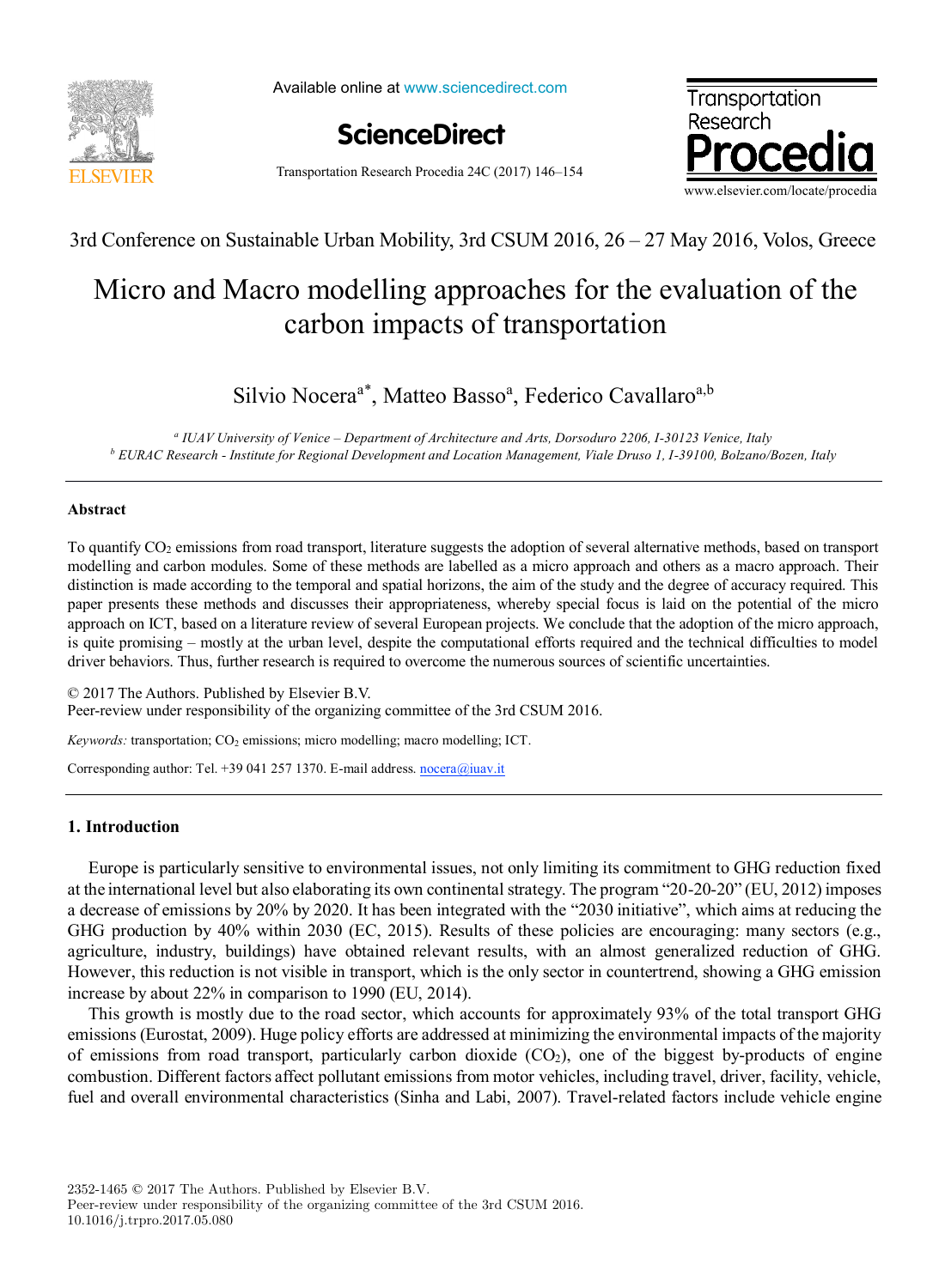operating modes or temperatures (cold and hot starts, hot stabilized periods), speeds, accelerations and decelerations. Significant impacts on emission levels are also influenced by those driver behaviors causing speed variations in response to specific traffic conditions, vehicle and fuel types, thus imposing heavy loads on the engine. Facility-related factors, which include infrastructure engineering features and traffic signals, are supposed to encourage low-emitting speeds or operating modes. Emission rates further depend on vehicle-related factors such as vehicle ages, mileages, maintenance conditions, weights, sizes, engine powers, fuel delivery systems, emission control systems. Furthermore, environmental factors (air temperature, altitude, humidity) play an important role in affecting the emissions.

Based on the previously described elements, a number of analytical approaches for evaluating emissions have been developed for the "macro" and the "micro" scale. The choice between different models raises formidable methodological tasks, as the scale affects the appropriateness of the results. To analyze the distributional impact of macro modelling it is necessary to understand how changes at the macro level affect carbon production. However, microeconomic evidence suggests that this approach may fail for the importance of individual heterogeneity and decisions taken at the individual level for traffic and modal split outcomes (the so-called "individual behavior").

This paper describes the two methodologies that can be adopted to quantify  $CO<sub>2</sub>$  emissions, highlighting their area of application as well as their pros and cons. Our intention is to demonstrate that both appraoches face inherent limitation, including some assumptions (car ownership model, administrative policies, transit performance, etc.) that have not necessarily been adjusted. Only when such an approach is further developed, it may be effectively used for choosing the right perspective on the analysis of  $CO<sub>2</sub>$  and for obtaining right policy decisions. This analysis could integrate the results of our previous works, where a methodology to deal with the theme of  $CO<sub>2</sub>$  emissions and its quantification (Cavallaro et al., 2013), its economic valuation (Nocera and Tonin, 2014; Nocera and Cavallaro, 2014a; Nocera et al., 2015a) and its inclusion into mobility plans (Nocera et al., 2015b) have been provided at the macro scale. A thorough analysis of both approaches contributes to the reduction of the vast scientific uncertainties found in the literature.

The paper is structured as follows: section two provides a description of the macro and micro approaches adopted to determine transport demand and  $CO<sub>2</sub>$  emissions. Section three shows the implications of a micro evaluation applied to a specific field (ICT road technology). Finally, section four ends the contribution with a discussion about the transport implications, as well as the pros and cons deriving from the adoption of the two approaches.

#### **2. Micro and Macro Approaches in transport demand and CO2 emissions**

Dealing with the modelling of  $CO<sub>2</sub>$  from transport requires the adoption of a two-step process, based on the provision of the travel demand and the calculation of its related fuel consumptions and emissions. The link between these two modules could be obtained by adopting different approaches, according to the geographical scale, the temporal horizon, the drivers' behavior and the simplifications decided by the modelers. Samaras et al. (2012) propose a division of the methods into the macro and micro scale. In the next sub-sections, the characteristics of the two approaches are presented for both transport modelling (section 2.1) and for  $CO_2$  emission modules (section 2.2).

#### *2.1 Transport models*

Transport models aim at providing policy-makers with the adequate tools to solve planning issues by determining the travel demand, origins and destinations of the journeys. According to the temporal and the spatial scale considered, several models can be used. Linton et al. (2015) propose to include each model into one of six main groups, namely: traffic network models, behavioral models, agent-based modelling, system dynamics modelling, techno-economic and integrated assessment models (see also table 1). They are ordered ascending from the micro to the macro scale and descending according to the degree of accuracy.

*Traffic network models*, *behavioral models*, *agent-based models* can be considered as micro approaches, as they disaggregate travel demand according to the individual movements and choices. These methods are based on microsimulations that determine how the vehicles interact in a predefined traffic condition and predict traffic flows. In some cases, they even include travel behaviors. They present a high degree of accuracy: in many cases, the road network and traffic condition are modelled starting from the real condition, without adopting simplifications.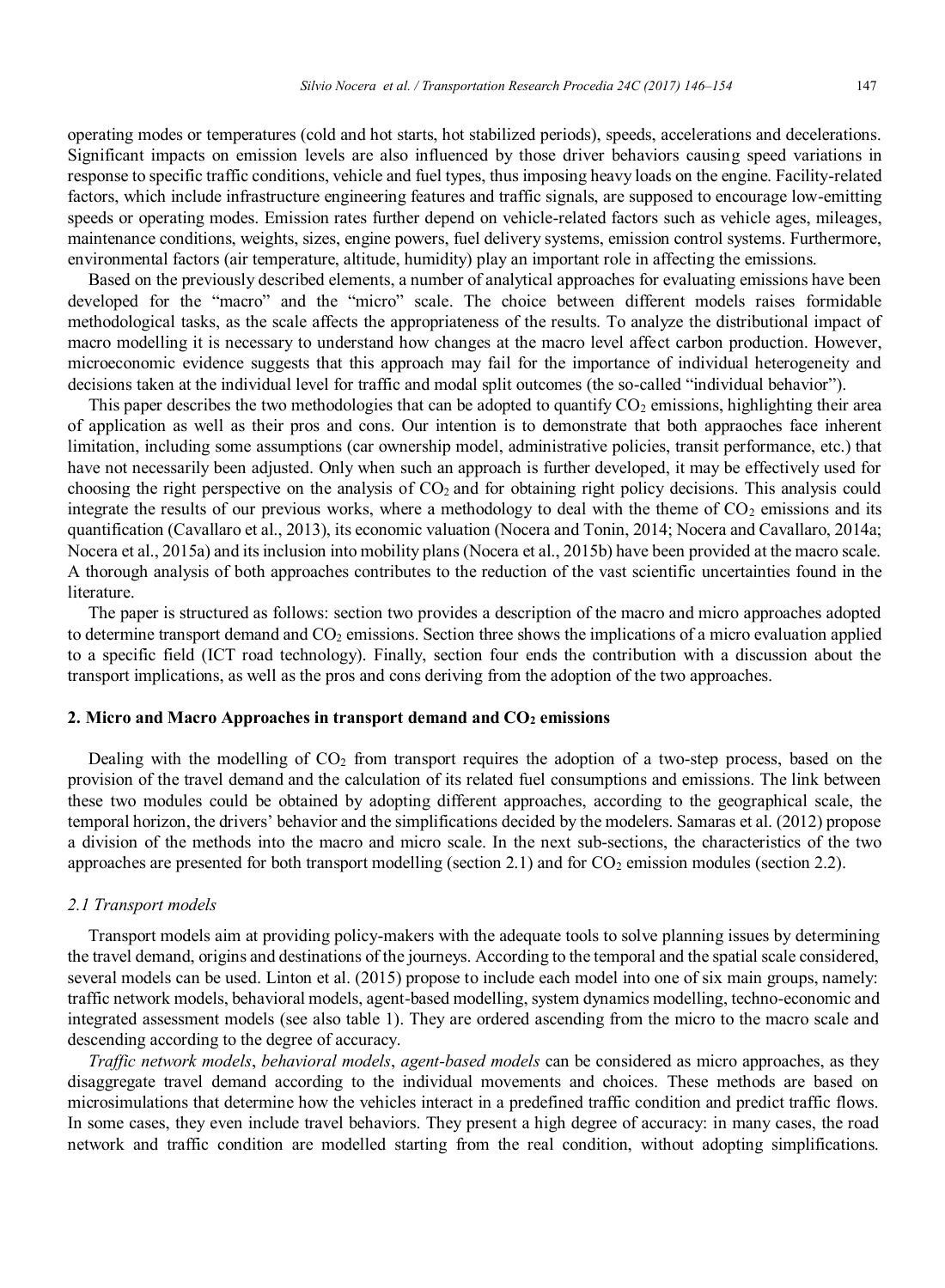Particularly, in activity-based models (e.g., MATSim; Balmer et al., 2008) travel is seen as a result of activities and all agents. Their movements have to be considered accordingly. This requires a high degree of detail, making the computation in many cases complex and their use mostly suitable for short temporal horizons and limited areas (from the single intersection to the urban scale), even if broader temporal and spatial analyses are also provided. Behavioral models (Cappelli and Nocera, 2006; UK DfT, 2011) include an analysis of the travel behaviors, which consider the motivations and the constraints affecting the decisions of the single user.

*System dynamic model* is at an intermediate scale, which adopts both qualitative and quantitative techniques to assess the future transport demand (Shepherd, 2014). These methods are based on a general condition modelled through a macroeconomic module, which is further specified by a regional economic and a transport module. ASTRA (Rothengatter et al., 2000) is an example of this method, which works well at the regional scale and can be integrated into a specific environmental module that allows the calculation of GHG emissions. The details of these models are often overlooked, even if attempts to include them in a more accurate way are under development.

Finally, *Techno-economic* and *Impact Assessment Models* (IAMs) are representative for the macro approach. These models take into consideration the relationship between technology, economy and society and are used as a support for the formulation of global, national and international policies, with a temporal horizon up to the year 2100 (Ortiz and Markandya, 2009). Transport is considered as one of the subsectors of the economy and is not modelled directly. Indeed, aggregate projections are provided, as well as an economic assessment of impacts caused by  $CO<sub>2</sub>$  emissions.

#### *2.2 CO2 emission models*

The factors that affect fuel consumption can be grouped into four main categories: vehicle (total vehicle mass, engine size, engine temperature, oil viscosity, gasoline type, vehicle shape, degree of use of auxiliary electric devices), environmental conditions (roadway gradient, wind conditions, ambient temperature, altitude, pavement type, surface conditions), traffic conditions (speed and acceleration), driver behaviour. According to the considered factors, it is possible to distinguish between the micro and the macro approaches. The former uses average emission factors, kilometres travelled per average speed and average slope gradient of a series of different vehicle types to calculate the amount of emission per link unit (Coelho et al., 2014). The latter considers the fuel consumption, stops, speed, acceleration, deceleration and engine power of the individual vehicle to model the instantaneous consumptions.

Several authors (Esteves-Booth et al., 2002; Boulter et al., 2007; Demir et al., 2011) classify the emission models according to the variables considered. Esteves-Booth et al. (2002) divide existing types of vehicular emission models for hot, cold start and evaporative emissions into three main groups, namely: emission factors models, average speed models and modal models. Due to the high level of complexity, the first two groups can be associated with the macro approach, whereas the third group belongs to the micro approach.

Boulter et al. (2007) provide an alternative and more detailed classification, valid mostly for Light Duty Vehicles (LDVs) but extendable also to Heavy Goods Vehicles (HGVs). At the **macro level**, several methods can be adopted. The simplest approach is based on *aggregated emission factors*, which provide a value (usually expressed in g/km) for a vehicle type according to the different conditions (urban, rural, highways). Due to the large oversimplifications, this approach can be suitable for the (inter)national and regional scale.

Based on a similar approach, *traffic situation models* express the estimations by the use of emission factors related to one vehicle type and a specific driving mode, as for instance urban, rural or motorway. Emission factors are extracted from real-life situations, derived from the mean values of repeated measurements over a particular driving cycle and expressed in mass of pollutant per-unit-distance. These models provide different values according to a set of factors, from which the modellers can choose. For example, the Handbook Emission Factors for Road Transport (HBEFA; INFRAS, 2014) is one of the models belonging to this group. Different types of vehicle are considered: cars, LDVs, HGVs, coaches, busses and motorcycles. Each of them is characterised according to its size, load, fuelling (petrol and diesel) and Euro class (from Euro 0 to Euro 6). Emissions vary according to the area (urban, rural), the type of road (motorway, primary, secondary, local, access), the level of service (free flow, heavy, saturated, stop and go) and road gradient (classes between -6% and +6%). This method is particularly suitable for the macro scale (Nocera and Cavallaro, 2016a), such as the development of national and regional emission inventories, but it also could be used at the local level (Nocera and Cavallaro, 2016b).

*Average speed models* are based on speed-related emission functions, generated by the measurement of the emission rates over a variety of trips at different speed levels. Similarly to the previous models, their use at a macro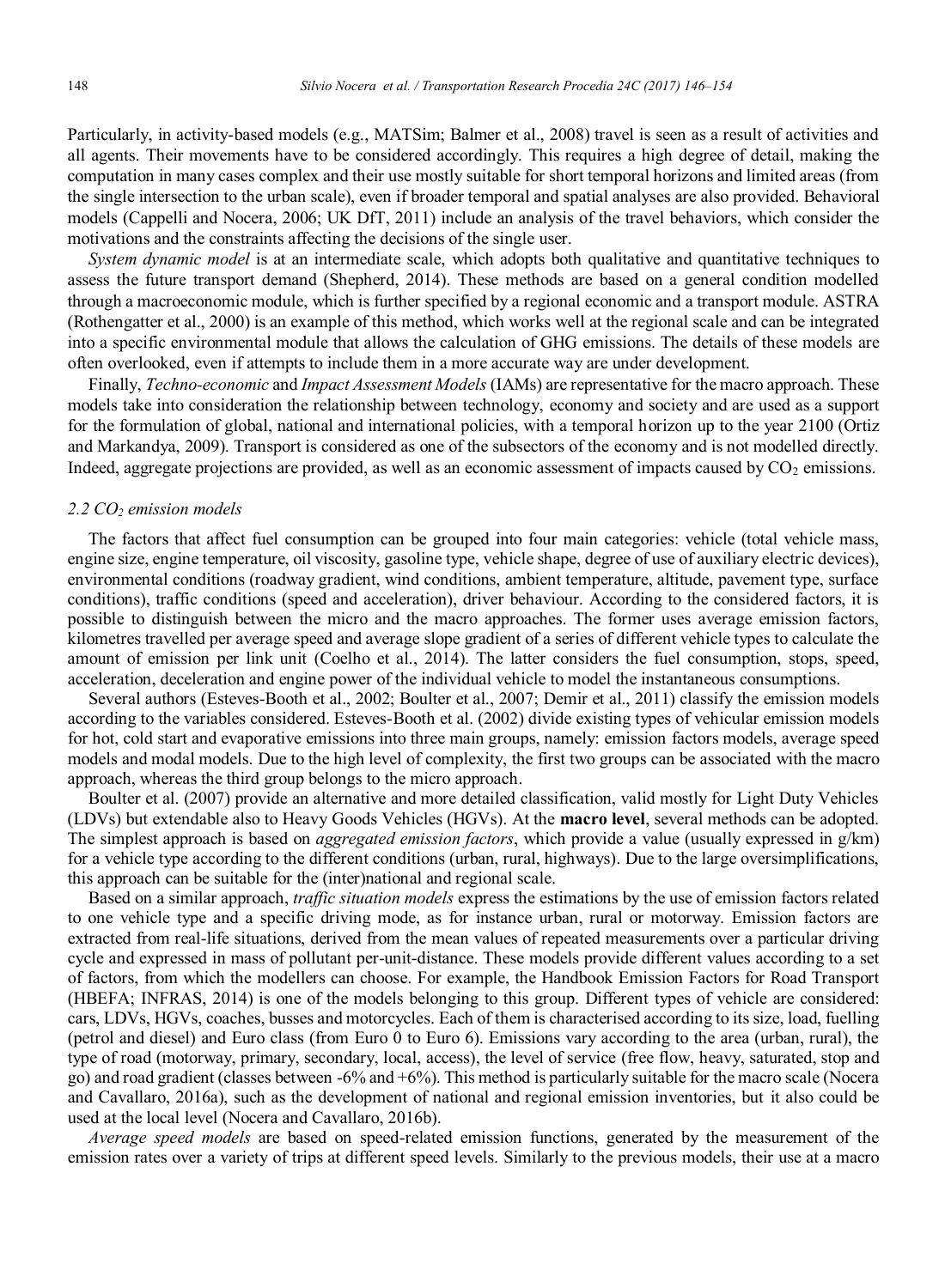scale is preferable. In fact, they do not include changes in operational modes or multimodal evaluations. These models are among the most adopted due to the easy use, yet they entail some problems: the same average speed can be obtained through very different vehicle operations (mostly at low speeds) and the spatial resolution is not adequately taken into account. An example of a program belonging to this group is the computer programme to calculate emissions from road transportation (COPERT; Ntziachristos and Samaras, 2000). COPERT provides an estimation of emissions for all major air pollutants as well as GHGs produced by various vehicle categories ranging from passenger cars to HGVs. Differently from the emission factor models, COPERT includes two speed ranges in its analysis. However, road gradient and acceleration are not considered.

*Adjusted average speed models* are similar, but they include a correction factor that is a function of the congestion. Finally, *multiple linear regression models* calculate emissions through a weighted-least-squares multiple regression of tests with different driving cycles, characterized by several parameters. However, this method is only used in a limited number of studies due to the large preliminary information required as input.

The **micro-level** models operate at a higher level of complexity. They provide a more accurate fuel consumption and emission estimation, for a particular vehicle type for any given driving cycle. Such models include different levels of speed and various operational modes or driving cycles (acceleration, deceleration, steady-speed cruise and idle), but also significant variables such as the engine power and the road gradient.

*Simple modal models* are the less accurate among the micro approaches as they are based on a subdivision of the journey according to the different transport modes. For each of them, the time on board is calculated and multiplied by the specific emissions.

The main group of micro models is composed by the *instantaneous models*, which assess the fuel consumption and emissions according to short time steps (typically one second) and to a large operation profiles. Referring to the fuel consumption, Demir et al. (2011) further divide this group into *instantaneous fuel consumption models*, *four-mode elemental fuel consumption models*, *running speed fuel consumption models* and *comprehensive modal emission models*. Subsequently, CO<sub>2</sub> emissions can be calculated by considering the specific emission factors of the different fuels. *Instantaneous fuel consumption models* consider the power required or the fuel consumption per second by a vehicle. They take into account vehicle characteristics such as mass, energy, efficiency parameters, drag force, rolling resistance, acceleration, deceleration, cruise, idle phase and fuel consumptions components. They are better suited for short trip emission estimations of individual vehicles, but they should be extremely accurate in providing second-bysecond results, otherwise the benefits of this approach are lost. The problem related to this method lies in the expensiveness of data collection, which makes its adoption limited. *Four-mode elemental fuel consumption models* predict the amount of fuel consumption for idle, cruise, acceleration and deceleration modes, which are specifically assessed by independent functions. The model considers an independent function for each phase and considers several parameters such as initial speed, final speed, energy, distance, cruise speed, idle time and average road grade. For this reason, the computation is rather complex and accurate data is required. *Running speed fuel consumption models* represent an aggregated form in order to estimate fuel consumption during periods when a vehicle is running and is in an idle mode. These models are regarded as being more suitable for estimations in long distance trips. Finally, *comprehensive modal emission models*take specifically into account engine power, engine speed and fuel rate. Similar to instantaneous fuel consumption models, they are nevertheless based on detailed vehicle-specific parameters, as for instance the engine friction coefficient.

To sum up, measuring the emissions from road traffic is an operation that can be carried out according to both a macro and to a micro approach, by selecting the most appropriate transport and emission models (table 1). The differences among the two approaches usually refer to the geographical scale of application and the level of detail in data collection. Macro models are suitable for large spatial scales (i.e. national or regional), where little detail on flows and vehicle operations is needed. Although easier in terms of data collection and management, they are nonetheless characterized by a number of disadvantages when more details are required. For these reasons, micro models are preferred when predicting emissions at a smaller spatial scale. Specifically, they relate the modes of vehicle operation encountered on a given trip to the emissions produced during those modes, and may also take into account engine power, congestion, road gradient and travel behavior. However, the volume of data required and the level of complexity in data management is sometimes an obstacle to the use of such models and an accurate preliminary evaluation of the economic and modelling availability is required.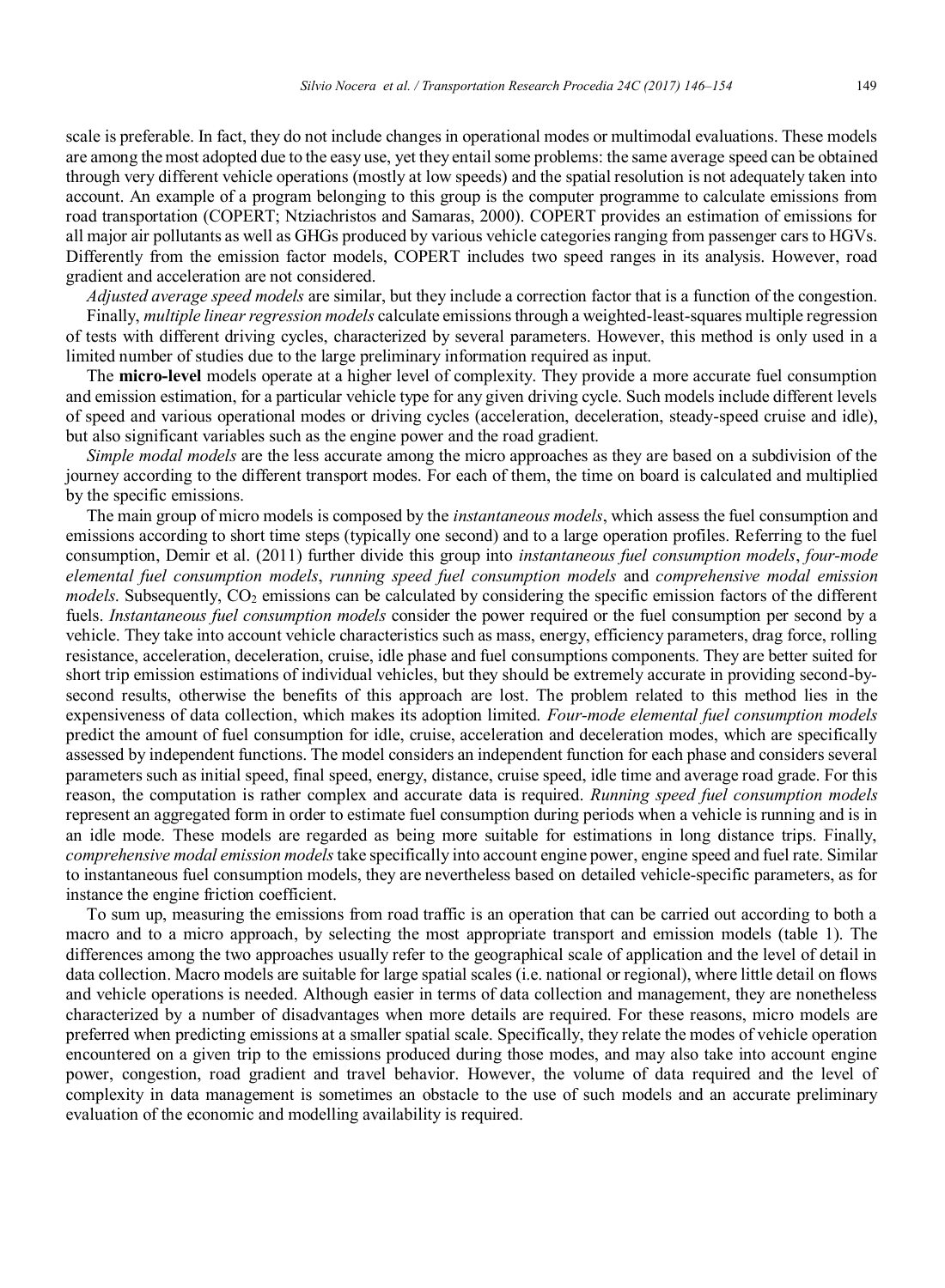|       | <b>Traffic models</b>                                |                                                                                                                                                                                                                   |                                                                                                                                                                                                          |                |  |  |  |
|-------|------------------------------------------------------|-------------------------------------------------------------------------------------------------------------------------------------------------------------------------------------------------------------------|----------------------------------------------------------------------------------------------------------------------------------------------------------------------------------------------------------|----------------|--|--|--|
| Scale | Group                                                | Description                                                                                                                                                                                                       | Characteristics                                                                                                                                                                                          | Example        |  |  |  |
| Macro | Techno-<br>economic<br>models                        | Based on socio-economic, energy and<br>environmental modules. Transport as one of the<br>subsectors included, but not directly modelled.                                                                          | Easy computation (based on vehicle-km).<br>Top-down approach, integrated with other fields.<br>Global and (inter)national long-term policies.                                                            | WEPS+          |  |  |  |
|       | Integrated<br>Assessment<br>Models                   | Based on GDP, population and socio-economic<br>variables to determine the future travel demand.<br>Transport is not directly modelled.                                                                            | General approach, integrated with economic and<br>environmental modules.<br>Global, (inter)national and regional long-term<br>policies.                                                                  | PECE           |  |  |  |
|       | System dynamic<br>models                             | Based on casual loop diagrams that simulate<br>stocks and flows. Quantitative and qualitative<br>approach.                                                                                                        | Versatile, but alternatives are difficultly comparable.<br>Regional and urban dimension, medium- and long-<br>term scale taken into account.                                                             | <b>ASTRA</b>   |  |  |  |
|       | Traffic network<br>models                            | Different scales; among them, microsimulation<br>of a specific network (from the single<br>intersection to an urban area), based on a four-<br>step model.                                                        | Good level of accuracy and versatile approach.<br>Complexity of computation (real-world model).<br>Multi-scale (macro and micro) and short-medium<br>term taken into account.                            | <b>VISSIM</b>  |  |  |  |
| Micro | Behavioral<br>models                                 | Assessment of travel behaviors (motivations and<br>constraints) to understand the mobility needs.<br>Based on social psychology and behavioral<br>economic.                                                       | Good level of accuracy (individual choices).<br>Limited multi-scale and temporal analysis (short<br>temporal horizon and limited area).                                                                  | ARCHISIM       |  |  |  |
|       | Agent-based<br>models                                | Definition of travel demand by tracing the daily<br>schedule and the travelers' decisions. Modelling<br>of the environment and interactions between<br>agents.                                                    | Bottom-up approach with a high level of accuracy.<br>High complexity of computation.<br>Multi-scale -from local to (inter)national level- and<br>multi-temporal analysis.                                | MATSim         |  |  |  |
|       | CO <sub>2</sub> emission models                      |                                                                                                                                                                                                                   |                                                                                                                                                                                                          |                |  |  |  |
| Scale | Group                                                | Description                                                                                                                                                                                                       | Characteristics                                                                                                                                                                                          | Example        |  |  |  |
| Macro | Aggregated<br>emission factors                       | A unique value represents a type vehicle and a<br>type of driving (urban, rural, motorways). Input:<br>road type.                                                                                                 | Easy computation, adoption in several contexts (e.g.,<br>inventory, environmental impact assessment).<br>(Over)simplified approach.                                                                      | <b>NAEI</b>    |  |  |  |
|       | Average speed<br>models                              | Based on the principle that average emissions are<br>a function of speed. Input: average speed.                                                                                                                   | Easy computation and adoption in several contexts<br>(e.g., inventory, dispersion modelling).<br>General approach.                                                                                       | <b>COPERT</b>  |  |  |  |
|       | Adjusted<br>average speed<br>models                  | Similar to average speed models, but considering<br>also congestion as a correcting factor. Input:<br>average speed, congestion.                                                                                  | Easy computation and adoption in several contexts<br>(e.g., inventory, dispersion modelling).<br>General approach.                                                                                       | TEE            |  |  |  |
|       | Traffic situation<br>(emission<br>factor) models     | Based on national road measurements. Different<br>type vehicles (according to the size, load, Euro<br>classes), characteristics of the area, type of road,<br>level of service, road gradient taken into account. | Good level of accuracy, national specifications.<br>Adoption in several contexts (e.g., inventory,<br>environmental impact assessment, dispersion<br>modelling, urban traffic schemes).                  | <b>HBEFA</b>   |  |  |  |
|       | Multiple linear<br>regression<br>models              | Emissions are calculated through a weighted-<br>least-squares multiple regression of tests with<br>different driving cycles. Input: driving pattern.                                                              | Good level of accuracy and adoption in several<br>contexts (e.g., inventory, dispersion modelling).<br>Complexity of computation.                                                                        | VERSIT+        |  |  |  |
| Micro | Simple modal<br>models                               | Each transport mode has its own specific<br>emission; total emissions are given as a sum of<br>the different modes. Input: driving modes.                                                                         | Easy computation.<br>General approach (used for the evaluation of specific<br>measures or urban traffic management).                                                                                     | <b>UROPOL</b>  |  |  |  |
|       | Instantaneous<br>fuel<br>consumption<br>models       | Emissions (derived from the fuel consumption<br>per second) are measured from mass, energy,<br>efficiency, fuel consumption, drag and rolling<br>resistance. Input: driving pattern.                              | Good level of accuracy.<br>Limited multi-scale and temporal analysis (mostly for<br>short trip emission estimations of individual<br>vehicles). Complexity of computation, expensive data<br>collection. | <b>DGV</b>     |  |  |  |
|       | Four-mode<br>elemental fuel<br>consumption<br>models | Model that includes acceleration, deceleration,<br>cruise and idle phases. Difficultly implementable<br>due to a large number of functions. Input: driving<br>pattern.                                            | Very good level of accuracy, both for short and long<br>trips.<br>Very high complexity of computation and expensive<br>data collection.                                                                  | SIDRA-<br>TRIP |  |  |  |
|       | Running speed<br>fuel<br>consumption<br>models       | Acceleration, deceleration and cruise are<br>considered together in a single function. Idle is<br>not considered. Input: driving pattern.                                                                         | Good level of accuracy (short and, mostly, long<br>distance trips).<br>Quite complexity of computation and expensive data<br>collection.                                                                 | <b>MODEM</b>   |  |  |  |

#### Table 1. Classification of traffic and CO<sub>2</sub> emission models. Source: own elaboration based on Esteves-Booth et al. (2002), Boulter et al. (2007), Demir et al. (2011), Linton et al. (2015).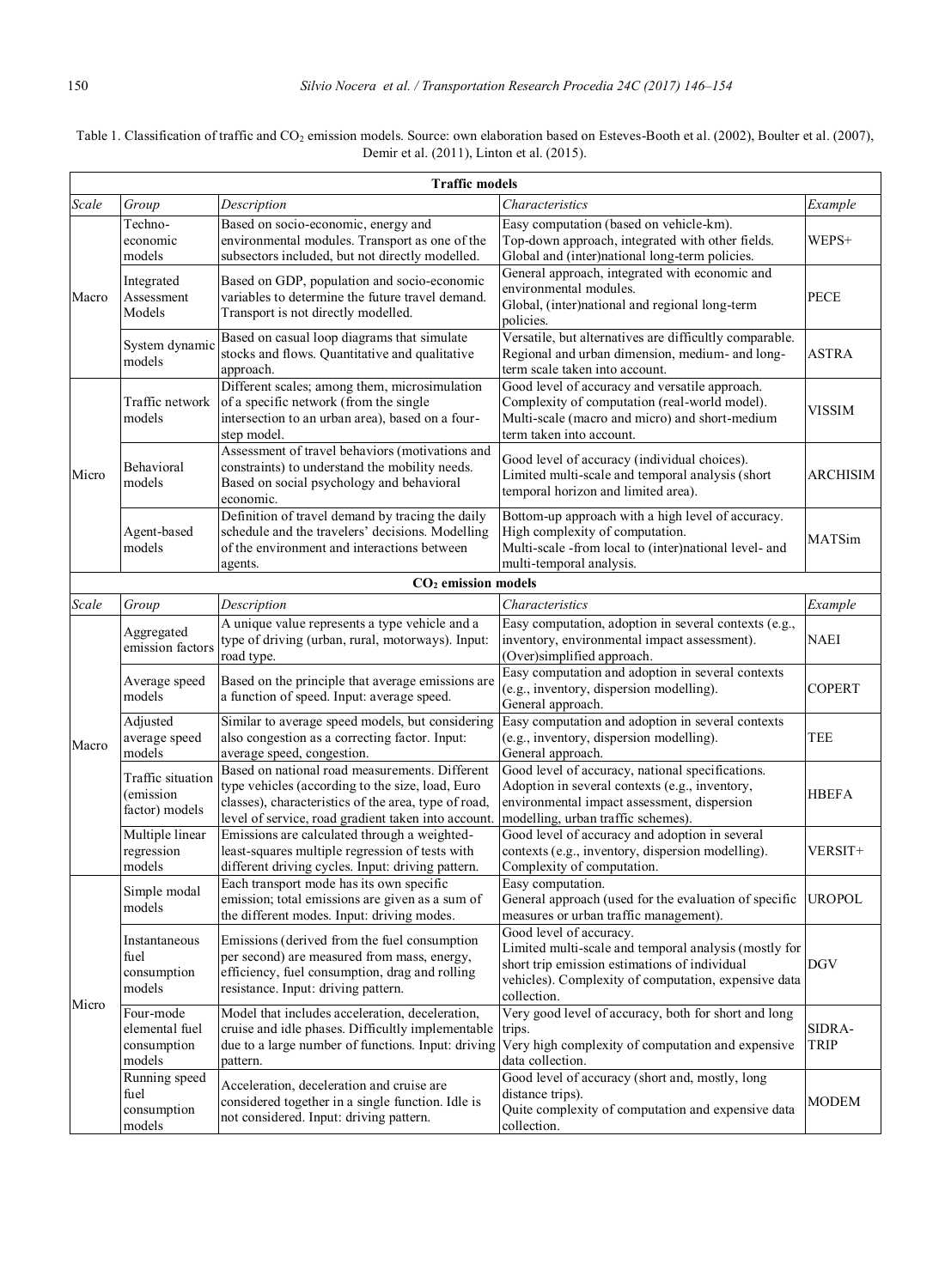| Comprehensive<br>modal emission<br>models | Models considering engine power, engine speed<br>and fuel rate. Similar to instantaneous fuel<br>consumption models, but with vehicle-specific<br>parameters. Input: driving pattern. | Good level of accuracy.<br>High complexity of computation (specific parameters MOVES<br>of each vehicle are required). |  |
|-------------------------------------------|---------------------------------------------------------------------------------------------------------------------------------------------------------------------------------------|------------------------------------------------------------------------------------------------------------------------|--|
|-------------------------------------------|---------------------------------------------------------------------------------------------------------------------------------------------------------------------------------------|------------------------------------------------------------------------------------------------------------------------|--|

#### **3. A field of application of Micro Modelling Approaches: ICT measures**

Due to the global scale of  $CO<sub>2</sub>$  emissions, the use of the macro modelling approach is well established. However, micro modelling can represent an adequate scale for specific topics, such as the information and communications technologies (ICTs) and the Intelligent Transport Systems (ITS; EU, 2010). Micro models can be applied to road traffic, in addition to a set of integrated measures such as the introduction of fuel-efficient technologies or new fuels, thus determining significant impacts on the energy consumption and the reduction of CO<sub>2</sub> emissions (EC, 2009).

A full assessment of ICT related impacts is a challenging task, because the mechanisms through which ICT solutions affect CO<sub>2</sub> emissions depend on the vehicle fleet and technology, the mean speed and the speed variation. Any evaluation has to take into account the real-world driving patterns of the single vehicles and the drivers' behaviors and decisions, which affect the nature of the transport demand itself, the modal split, the route choice, the trip timing, the quantities and types of vehicles using the overall transport network (Samaras et al., 2012).

Klunder et al. (2009) reviewed the models that are suitable to evaluate the impacts of three classes of ICT-related measures (eco-solutions, traffic management, Advanced Driver Assistance Systems, ADAS) on road traffic CO<sub>2</sub> emissions. At the macro level,  $CO_2$  emission models based on traffic situations are used to assess the effects of traffic management measures on traffic intensity. An example is the ARTEMIS model (Andrè et al., 2008), adopted for the evaluation of the Stockholm congestion charge. A sufficiently large variety of traffic situations –necessary to ensure a proper validation– is still lacking, although the extension of micro models might provide the possibility to import different traffic situations. The evaluation of the effects deriving from the traffic management measures is also possible with instantaneous emission models combined with microscopic traffic simulations.

A number of studies have been launched simultaneously over the last years in Europe with the aim to develop standardized micro-scale methodologies to evaluate the impacts of the ITSs on traffic, vehicle energy saving and  $CO<sub>2</sub>$ emissions. EC-METI (2009) and Klunder et al. (2009) state the importance of micro modelling approaches in the assessment of these measures. Indeed, generic parameters typical of macro simulations –the composition of the vehicle stock, traffic flow (vehicles per hour), traffic density (vehicles per kilometer), average speed and predefined trip assignment rules, trip times and standard driving cycles– are in most cases inadequate. Compared to macro models, microsimulations take into consideration the movements and operations of individual vehicles (speed and acceleration), which are dynamically predicted in real-time using models of driver behavior such as car-following, gap acceptance, lane-changing and signal behavior theories, the prime focus of most ICT measures.

As measures such as ADAS or eco-driving influence the driving dynamics of the single vehicle, more detailed emission models are suitable to evaluate their consequences effectively. Recalling the taxonomy of section 2, traffic micro simulations and real-world driving data (GPS) provide datasets of emission fields from single vehicles – based on speed and acceleration – on which these emission models are based. For example, the VERSIT+ micro model has been adopted for the assessment of Adaptive Cruise Control's effects (ACC) on the fuel consumption in the TRANSUMO IV project, with real-world time speed transients recorded through GPS data. VETO and VeTESS models have been used in Lund (Sweden) for the assessment of the effects of a fuel-optimized navigation tool on the fuel consumption. In this case, time-speed transients of single vehicles are derived from digitalized routes from the navigation system, extracted from a database of real traffic driving patterns connected to the street network. More detailed emission models, such as engine power demand and vehicle design models (PHEM, ADVISOR and ADVANCE) are needed for the assessment of eco-solutions, which are directly supposed to interfere with the drivetrain characteristics of vehicles and/or the driving behavior. The ADVANCE model, for instance, was used to evaluate the power train derived from the conversion of a Volkswagen New Beetle into a hybrid vehicle.

Samaras et al. (2012) developed an integrated methodology that can be used to quantify the impacts of various ICT solutions for road transport  $CO_2$  emissions at two inter-linked levels, thus combining benefits from both micro and macro modelling. Firstly, it designs and develops some new modules and interfaces to link existing traffic and emission models at the micro-scale (real-world driving pattern and traffic behavior of passenger cars and instantaneous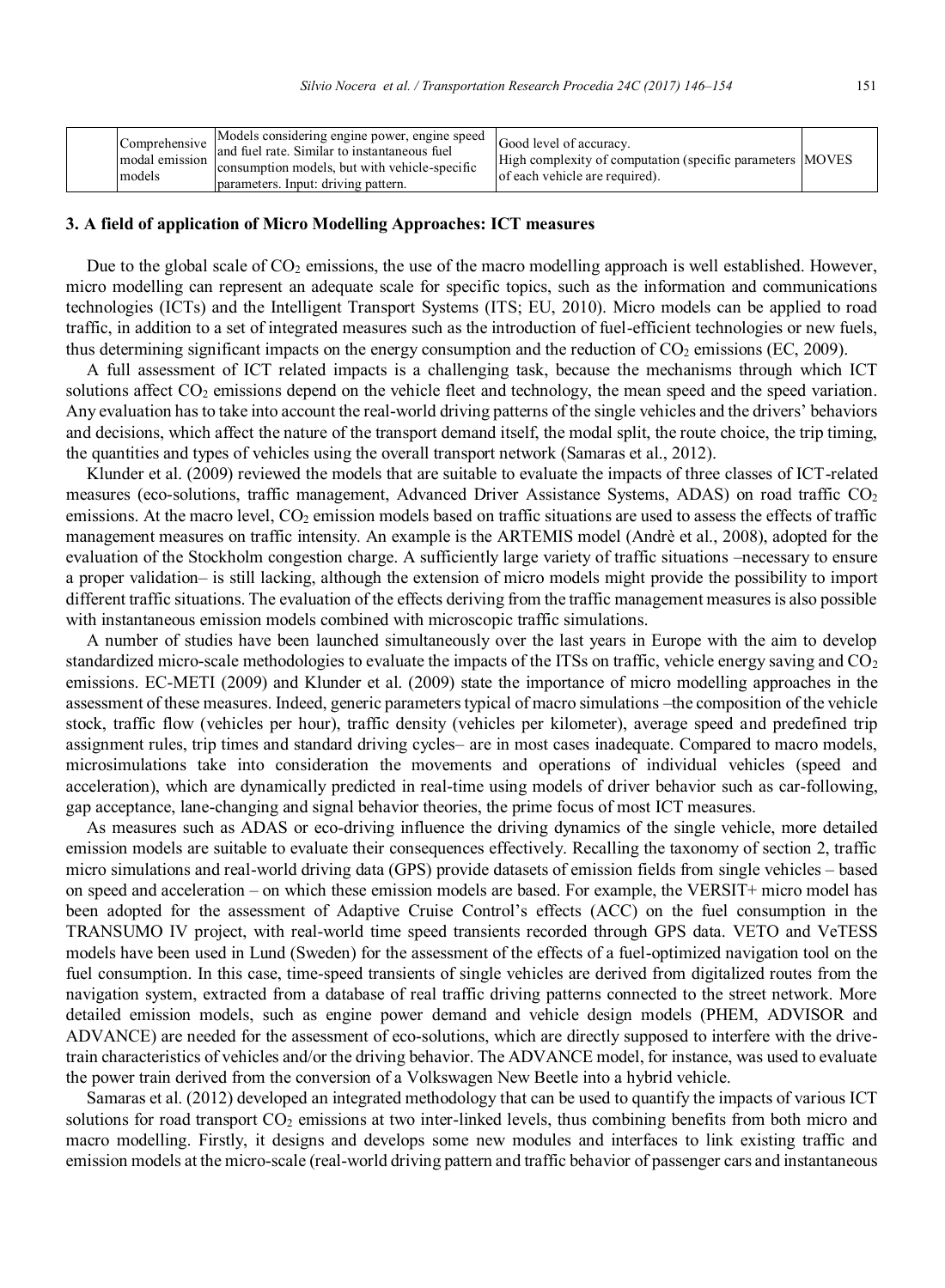emission models). Secondly, it extrapolates these detailed results to a larger aggregated scale using a macro traffic approach, including all passenger road transport modes. The total  $CO<sub>2</sub>$  emissions from road transport are then calculated by all vehicles using traffic situation and/or average speed specific emission factors for other road transport vehicles. In addition, such methodology intends to develop vehicle simulators to calculate the energy and  $CO<sub>2</sub>$ emissions of vehicles when operating in ICT regimes, also considering advanced vehicle technologies.

#### **4. Conclusions and future research patterns**

The purpose of this paper was to discuss the effectiveness of the micro and macro modelling approaches in dealing with CO<sub>2</sub> emission in different transport conditions. A number of methods have been presented, regarding traffic, fuel consumption and  $CO<sub>2</sub>$  modules. On the one hand, the macro-scale approach allows to understand the decisions necessary to mitigate  $CO<sub>2</sub>$  emissions at the global scale, yet the specific contribution of each field is not accurately provided. On the other hand, micro-scale tools model vehicle interactions. Here, the potential of  $CO<sub>2</sub>$  emission scheming is not univocal, as greater disaggregation generates more data, and the huge uncertainty affecting carbon decisions in transport may make this approach tricky. Despite their theoretical soundness, only a few of them are upto-date and based on a reasonably large dataset (Samaras et al., 2012), thus requiring a constant revision of the input values deriving from the technological development. Furthermore, according to the current knowledge, traffic behavior (including detailed changes in driving style and conditions) can be simulated only partially.

The main challenges of the traffic models that still need to be addressed are the following:

- The uncertainty in estimating the driver's behavior and the decisions relating to the choice of mode, route and transport time in response to ICT measures, traffic management, infrastructure and external characteristics;
- The uncertainty caused by engines in response to driver behaviors and infrastructure characteristics;
- The need to simulate accurate time-speed profiles in order to ensure accurate input for the emission models;
- The sensitivity by which models can address the impact of ICT measures;
- The extrapolation of results from the micro to the macro scale.

As for the energy consumption and emission models, challenging factors to be addressed are the following:

- The rather limited number of vehicles and technologies on which models are often based (lack of experimental data on real-world emissions and representative results for certain vehicle categories);
- The consideration of few average driving cycles, which represent traffic conditions and driving behavior;
- The difficulty in determining a validated link between driver behavior and engine/vehicle response;
- The lack of a consolidated interface (appropriate scales and parameters) between traffic and emission models.

Finally, it has to be considered that the application of the two models is performed in a "sequential" logic, with the traffic models simulating the driving condition subsequently introduced in the emission models.

Further developments are important for the validation of the models: on the one hand, to understand driving patterns from micro simulations or real-world measurements; on the other hand, to extrapolate the results to a higher scale without losing too much accuracy. In this sense, mixed-techniques are promising (Maheshwari et al., 2015; Zhou et al., 2015), even if the transition between the two modelling forms should be defined more precisely.

Policymakers must be aware that each modelling approach implies some initial assumptions and limitations. The accuracy in capturing the emissions depends on the correct representation of the transport system and the scale of the analysis. Section 2 has highlighted where the micro-scale simulation may outperform a purely macro-scale approach, and how the latter can be adjusted to improve its effectiveness. Since the travel demand can vary and the technology patterns may not be forecasted effectively, knowing advantages and disadvantages of both schemes in advance is imperative to optimally choose if and how one technique can best simulate emissions while minimizing operator costs. This is mostly valid at the urban level, where the transport sector accounts for about  $40\%$  of the overall CO<sub>2</sub> emissions (Glaeser and Kahn, 2010). In such context, policymakers have to address global warming issues operatively, through the most adequate forms of modelling that support their decisions. Coherently, transport modelling is often adopted as a support tool in the definition of mobility plans. However, this approach is rarely extended to the evaluation of  $CO<sub>2</sub>$  emissions, thus determining an ancillary role of the carbon issues, which may affect the appropriateness of the decisions made (Nocera and Cavallaro, 2014b). To reach this aim, both the micro and the macro methods can provide transport planners with some insights on the precise details of traffic demand and CO<sub>2</sub> emissions, according to the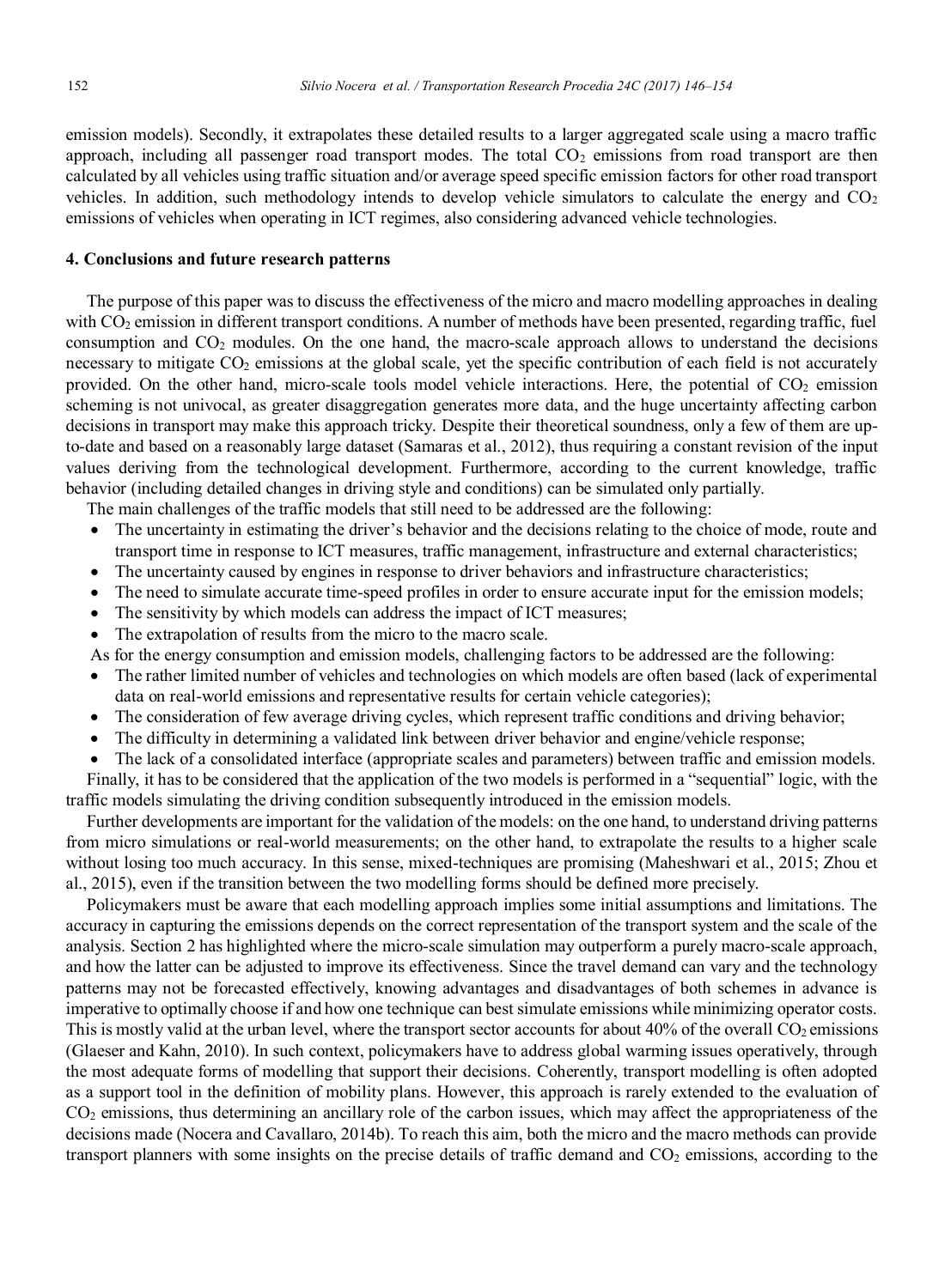nature and the scale of the study. The potential of these results has to be better understood by policy makers, making it a cultural rather than a technical challenge, and developing the idea that the consequences of a worldwide issue like global warming are manageable also through local decisions.

#### **References**

- Andrè, M., Keller, M., Sjödin, Å, Gadrat, M., Mc Crae, I., Dilara, P., 2008. The Artemis European tools for estimating the transport pollutant emissions. Online at: http://citeseerx.ist.psu.edu/viewdoc/download?doi=10.1.1.523.4881&rep=rep1&type=pdf [14.02.2016].
- Balmer, M., Meister, K., Rieser, M., Nagel, K., Axhausen, K.W., 2008. Agent-based simulation of travel demand: Structure and computational performance of MATSim-T, 2nd TRB Conference on Innovations in Travel Modeling, Portland, June 2008.
- Boulter, P.G., Mc Crae, I.S., Barlow, T.J., 2007. A review of instantaneous emission models for road vehicles. Online at: http://docs.niwa.co.nz/library/public/PPR267.pdf [14.02.2016].
- Cappelli, A., Nocera, S., 2006. Freight modal split models: Data base, calibration problem and urban application (2006), WIT Transactions on the Built Environment, 89, pp. 369-375.
- Cavallaro, F., Maino, F., Morelli, V., 2013. A new method for forecasting CO<sub>2</sub> operation emissions along an infrastructure corridor. European Transport \ Trasporti Europei, Issue 55, Paper n° 4, ISSN 1825-3997.
- Coelho, M.C., Fontes, T., Bandeira, J.M., Pereira, S.R., Tchepel, O., Dias, D., Sá, E., Amorim, J.H., Borrego, C., 2014. Assessment of potential improvements on regional air quality modelling related with implementation of a detailed methodology for traffic emission estimation. Science of the Total Environment 470-471, 127-137.
- Demir, E., Bektaş, T., Lavorate, G., 2011. A comparative analysis of several vehicle emission models for road freight transportation. Transportation Research Part D, 16, 347-357.
- EC, European Commission, 2009. Mobilising Information and Communications Technologies to facilitate the transition to an energy-efficient, low-carbon economy. Online at: http://ec.europa.eu/information society/activities/sustainable\_growth/docs/recommendation\_d\_vista.pdf [26.02.2016].
- EC, European Commission, 2015. 2030 framework for climate and energy policies. Online at: http://ec.europa.eu/clima/policies/2030/index\_en.htm [26.02.2016].
- EC-METI task force, 2009. Methodologies for assessing the impact of ITS applications on  $CO<sub>2</sub>$  emissions. Online at: http://www.transportintelligent.net/IMG/pdf/ecmetiMethodologiesImpactITSApplications.pdf. [26.02.2016].
- Esteves-Booth, A., Muneer, T., Kubie, J., Kirby, H., 2002. A review of vehicular emission models and driving cycles. Proceedings of the Institution of Mechanical Engineers, Part C: Journal of Mechanical Engineering Science, vol. 216 n. 8, 777-797.
- EU, European Union, 2010. Directive 2010/40/EU of the European Parliament and of the Council. Online at: http://eur-lex.europa.eu/legalcontent/EN/TXT/?uri=CELEX:32010L0040 [26.02.2016].
- EU, European Union, 2012. Analysis of options to move beyond 20% greenhouse gas emission reductions and assessing the risk of carbon leakage. Online at: http://eur-lex.europa.eu/LexUriServ/LexUriServ.do?uri=COM:2010:0265:FIN:EN:PDF [26.02.2016].
- EU, European Union, 2014. EU energy in figures, Statistical Pocketbook 2014. Luxembourg: Publications Office of the European Union.
- Eurostat, 2009. Panorama of Transport. Online at:http://ec.europa.eu/Eurostat/documents/3217494/5711595/KS-DA-09-001-EN.PDF/9c90d489- 5009-4acc-9810-ae39612897d3?version=1.0. [26.02.2016].
- Glaeser, E. L., Kahn, M. E., 2010. The greenness of cities: Carbon dioxide emissions and urban development. Journal of Urban Economics, 67(3), 404-418.
- INFRAS, 2014. The Handbook Emission Factors for Road Transport (HBEFA). Online at: http://www.hbefa.net [25.02.2015].
- Klunder, G.A., Malone, K., Mak, J., Wilmink, I.R., Schirokoff, A., Sihvola, N., Holmén, C., Berger, A., De Lange, R., Roeterdink, W., Kosmatopoulos, E., 2009. Impact of Information and Communication Technologies on Energy Efficiency in Road Transport – Final Report. Online at: http://repository.tudelft.nl/view/tno/uuid%3A2a2c6c59-0ddd-4a93-91b2-0ca7d363918c/ [26.02.2016].
- Linton, C., Grant-Muller, S., Gale, W., 2015. Approaches and Techniques for Modelling CO<sub>2</sub> Emissions from Road Transport. Transport Reviews, 35:4, 533-553.
- Maheshwari, P., Kachroo, P., Paz, A., Khaddar, R., 2015. Development of control models for the planning of sustainable transportation systems. Transportation Research Part C: Emerging Technologies, 55, 474-485.
- Nocera, S., Cavallaro, F., 2014a. A methodological framework for the economic evaluation of CO<sub>2</sub> emissions from Transportation. J. Adv. Transp., 48,138–164.
- Nocera S., Cavallaro F., 2014b. The ancillary role of CO2reduction in Urban transport plans, Transportation Research Procedia, 3, pp. 760-769
- Nocera, S., Cavallaro, F., 2016a. Economic Valuation of Well-to-Wheel CO2 Emissions from Freight Transport along the main Transalpine Corridors. Transportation Research Part D: Transport and Environment, 47, pp. 222-236. doi: 10.1016/j.trd.2016.06.004
- Nocera, S., Cavallaro, F., 2016b. The competitiveness of alternative transport fuels for CO2 emissions. Transport Policy, Volume 50, August 2016, Pages 1–14. DOI: 10.1016/j.tranpol.2016.05.013
- Nocera S., Tonin S., 2014. A joint probability density function for reducing the uncertainty of marginal social cost of carbon evaluation in transport planning (2014) Advances in Intelligent Systems and Computing, 262, pp. 113-126.
- Nocera, S., Tonin, S., Cavallaro, F., 2015a. The Economic Impact of Greenhouse Gas Abatement through a Meta-Analysis: Valuation, Consequences and Implications in terms of Transport Policy. Transport Policy, Volume 37, January 2015, 31-43.
- Nocera, S., Tonin, S., Cavallaro, F., 2015b. Carbon Estimation and Urban Mobility Plans: Opportunities in a Context of Austerity. Research in Transportation Economics, Volume 51, 71-82.
- Ntziachristos, L., Samaras, Z., 2000. COPERT III Computer Programme to Calculate Emissions from Road Transport: Methodology a nd Emission Factors (Version 2.1). Technical Report. European Environment Agency, Copenhagen, Denmark.
- Ortiz, R. A., Markandya, A., 2009. Integrated impact assessment models of climate change with an emphasis on damage functions: A literature review. BC3 Working Paper Series.